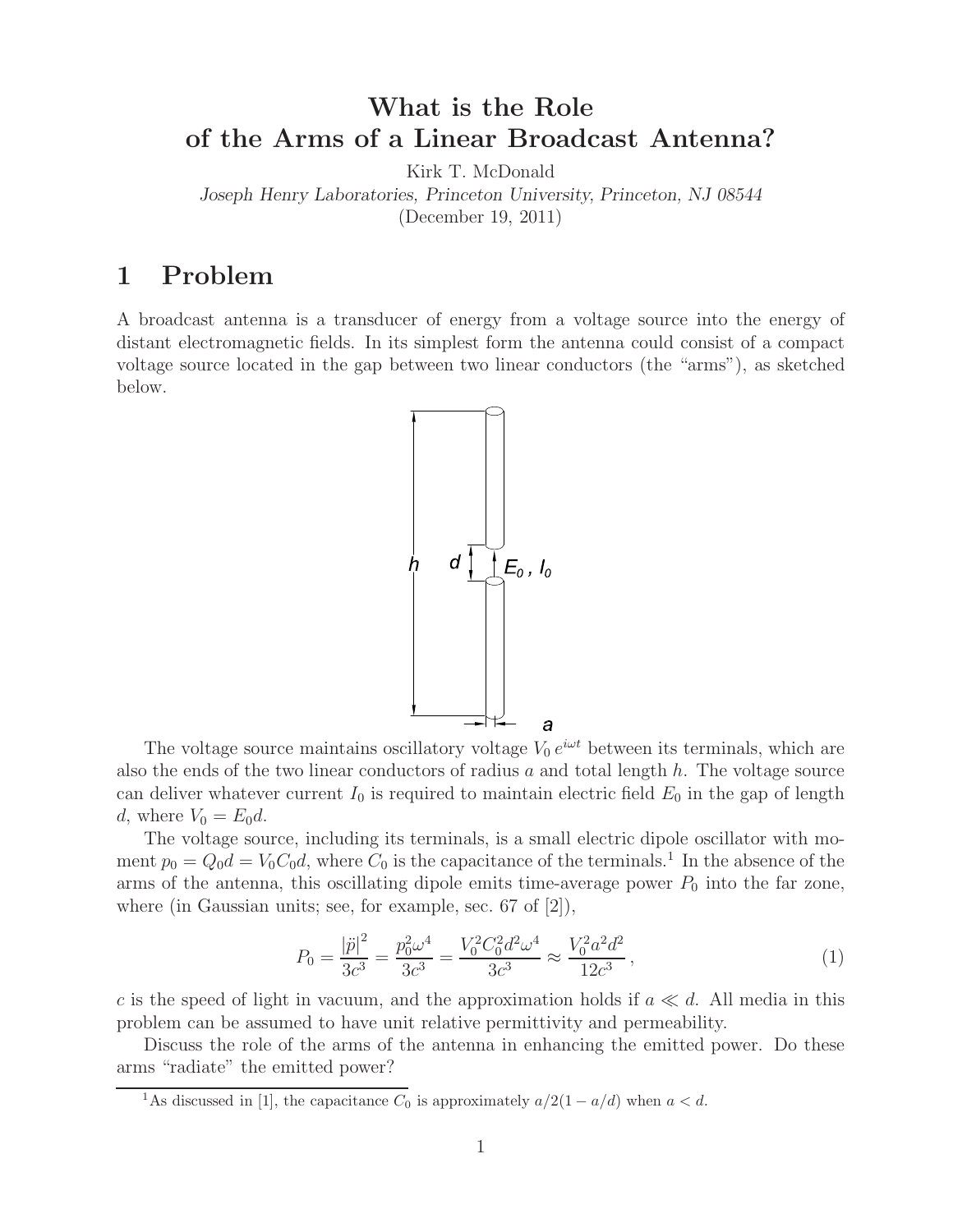# **2 Solution**

The power emitted by the antenna comes from the voltage source. The form of eq. (1) suggests that the arms of the antenna can increase the power output by increasing the dipole moment and the capacitance of the system.

When the total length h of the arms is small compared to the wavelength  $\lambda = 2\pi c/\omega$ , the electric dipole moment of the system is  $p_0 = -iI_0h/2\omega$ , and the time-average emitted power is (see, for example, p. 191 of [3]),

$$
P = \frac{\pi^2 |I_0|^2 h^2}{3c\lambda^2} = \frac{|I_0|^2 \omega^2 h^2}{12c^3}.
$$
 (2)

The peak current  $I_0$  is related by,

$$
I_0 = \frac{V_0}{Z} \approx i V_0 \,\omega C \approx \frac{i V_0 \,\omega h}{8 \ln(h/2a)},\tag{3}
$$

noting that the (terminal) impedance  $Z$  of a small linear antenna is almost purely reactive, and that the capacitance is (see, for example, sec. 2.1 of [4]),

$$
C \approx \frac{h}{8\ln(h/2a)}.\tag{4}
$$

Then, the emitted power is,

$$
P = \frac{V_0^2 \omega^4 h^4}{768c^3 \ln^2(h/2a)},
$$
\n(5)

which is large compared to the power (1) emitted by the voltage source alone whenever  $h \gg d$ .

*Equation (2) indicates an additional role of the arms in increasing the "radiation resistance",* Rrad*, of the antenna, defined by,*

$$
P = \frac{|I_0|^2 R_{\text{rad}}}{2}, \qquad \text{such that} \qquad R_{\text{rad}} = \frac{2\pi^2 h^2}{3c\lambda^2} = \frac{20\pi^2 h^2}{\lambda^2} \Omega \qquad (h \ll \lambda), \tag{6}
$$

*recalling that*  $1/c = 30 \Omega$ *.* 

As the length h of the antenna approaches  $\lambda/2$  the inductance of the antenna becomes *significant, and for*  $h \approx \lambda/2$  *the reactance* X *vanishes, and*  $R_{\text{rad}} \approx 71 \Omega$ *.* 

### **2.1 Do the Arms Scatter the Energy from the Voltage Source?**

While the above solution is very straightforward, many antenna enthusiasts feel that it does not give sufficient credit to the arms of the antenna as a more direct "cause" of the increase in the emitted power.

Some people desire a description in which the arms of the antenna can be thought of as emitting the power  $P$ . However, as noted as least as early as 1904 (p. 459 of [5]), the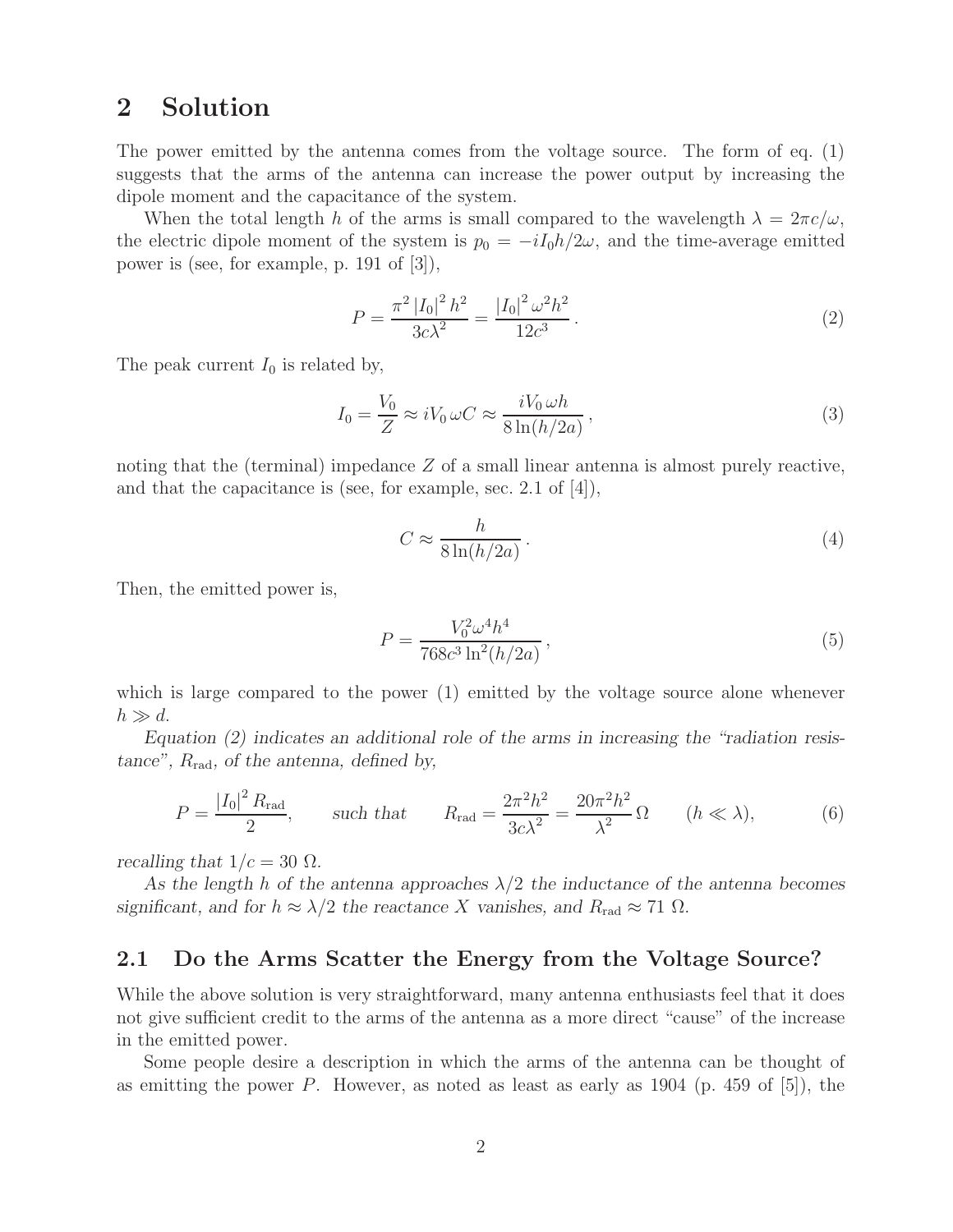requirement that the tangential component of the electric field vanish at the surface of a good/perfect conductor implies that the Poynting vector,

$$
\mathbf{S} = \frac{c}{4\pi} \mathbf{E} \times \mathbf{B},\tag{7}
$$

(which quantifies the flow of energy in the electromagnetic fields **E** and **B** [6]) has no component perpendicular to the surface of the conductor. That is, perfect conductors neither emit nor absorb electromagnetic energy (and good conductors absorb energy that is dissipated as Joule heating). This fact has been called the "radiation paradox" by Schelkunoff [7].

We are led to consider the (good/perfect) conductors of the antenna as guiding the flow of energy from the voltage source into the far zone, rather than generating that energy. A useful view of a rectangular waveguide is that the transmission of energy down the guide can be thought of as due to reflections of slanted waves off the walls [8]. This raises the question of whether the flow of energy in an antenna can be regarded as involving reflections off the conductors of the energy that flows from the voltage source (see, for example,  $[9]^2$ ).

However, the time-average flow of energy from the voltage source, which is a small electric dipole oscillator of moment  $p$ , is purely radial (see, for example, [11]),

$$
\langle \mathbf{S} \rangle_{\text{voltage source}} = \frac{p^2 \,\omega^4 \sin^2 \theta}{8\pi c^3 r^2} \,\hat{\mathbf{r}}.\tag{8}
$$

Thus, the energy flow from the voltage source alone never intercepts the linear conductors, and cannot be said to reflect off them.

It seems more proper to say that the voltage source "radiates" the power, or that the antenna system (source plus arms) "radiates", but not that the arms "radiate."3,4

# **A Appendix: Other Decompositions, Other Difficulties**

In mathematical analysis of intricate problems it is common to split the problem into pieces that can be solved separately. Then, a full solution can sometimes be obtained by combining the partial solutions, particularly if the original problem is linear. The question then arises

<sup>&</sup>lt;sup>2</sup>The key assumption of [9] is not stated there, but (K. Macleish, private communication) is that the electric field should be decomposed into its so-called "rotational" and "irrotational" parts (see, for example, [10]), which are computed from the instantaneous values of the electric field throughout the entire Universe. However, the partial fields **E**rot and **E**irr of this elegant mathematical formalism do not have separate physical significance. As emphasized by Faraday, there is only one physical electric field,  $\mathbf{E}_{total}$ . See also Appendix A.2.

<sup>&</sup>lt;sup>3</sup>The term "radiation" is not crisply defined in the literature of electromagnetism. The author has come to consider "radiation" to be the flow of energy described by the Poynting vector (7) [12]. This generalizes the IEEE definition 2.309 [13]: "Radiation, electromagnetic. The emission of electromagnetic energy from a finite region in the form of unguided waves," to include guided waves as well.

<sup>4</sup>An insightful statement by R.W.P. King [14] is *With reference to the question as to what is the source of the radiant energy, the answer is simply, the generator. Energy is transferred from the generator to the antenna by the transmission line or wave guide. The antenna is that part of the conducting surfaces on which are the currents and charges that are used to calculate the radiation field.*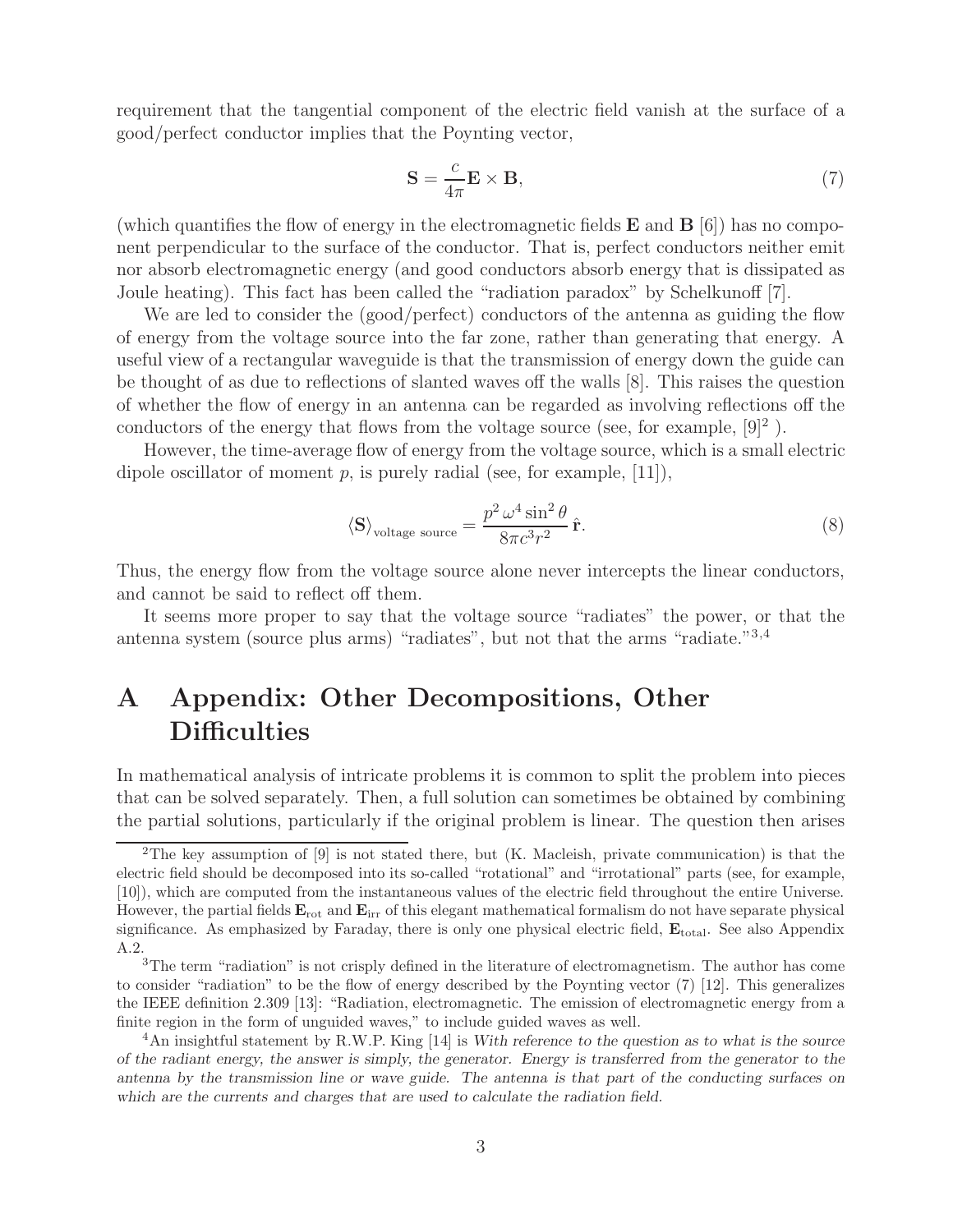whether the partial solutions found in this mathematical process can or should be regarded as having separate physical significance. For many people, the fact that the partial solutions contribute to a full solution of a physical problem gives the partial solutions a kind of physical significance.

In this Appendix, I will be more skeptical, and apply this skepticism to decompositions of the electric and magnetic fields **E** and **B**, and of the related Poynting vector **S** of eq. (7).

#### **A.1 Electrostatic and Electrokinetic Fields**

When Faraday first studied effects of time-dependent currents he found that they led to phenomena that seemed related to that associated with electric fields, which had previously been a static concept. A transcription of this into vector notation is that the electric field (and the magnetic field) can be related to a scalar potential V and a vector potential **A** according to,

$$
\mathbf{E} = -\nabla V - \frac{1}{c} \frac{\partial \mathbf{A}}{\partial t}, \qquad \mathbf{B} = \nabla \times \mathbf{A}.
$$
 (9)

Should we suppose that there are actually two physical electric fields, defined by,

$$
\mathbf{E}_1 = -\boldsymbol{\nabla} V, \qquad \mathbf{E}_2 = -\frac{1}{c} \frac{\partial \mathbf{A}}{\partial t}, \qquad (10)
$$

such that  $\mathbf{E} = \mathbf{E}_1 + \mathbf{E}_2$ ?

Faraday used little mathematical analysis, and instead remarked that when measuring the force on a test charge, and attributing that force to an electric field, one can deduce only a single field in this manner, the total electric field **E**. As such, he argued against supposing that there are multiple electric fields at a given point in space, all with separate physical significance.

With time, it was noted that the potentials V and **A** are not unique, in the sense than an infinite set of potentials can all correspond to the same fields **E** and **B**. This lack of uniqueness is now the more common objection to supposing that the partial fields of eq. (10) have separate physical significance.<sup>5</sup>

*A recent "rediscovery" of the decomposition (10) appears in [16].*

### **A.2 The Helmholtz Decomposition**

An important mathematical decomposition of any vector field **F** (that is suitably well behaved) was noted in 1858 by Helmholtz  $[17]$ ,<sup>6</sup>

$$
\mathbf{F} = \mathbf{F}_{irr} + \mathbf{F}_{rot},\tag{11}
$$

where the irrotational and rotational components  $\mathbf{F}_{irr}$  and  $\mathbf{F}_{rot}$  obey<sup>7</sup>

$$
\nabla \times \mathbf{F}_{irr} = 0, \quad \text{and} \quad \nabla \cdot \mathbf{F}_{rot} = 0. \tag{12}
$$

<sup>5</sup>A historical review of so-called gauge transformations of the potentials is given in [15].

<sup>&</sup>lt;sup>6</sup>The essence of this decomposition was anticipated by Stokes  $(1849)$  in secs. 5-6 of [18].

<sup>7</sup>The irrotational component is sometimes labeled "longitudinal" or "parallel", and the rotational component is sometimes labeled "solenoidal" or "transverse".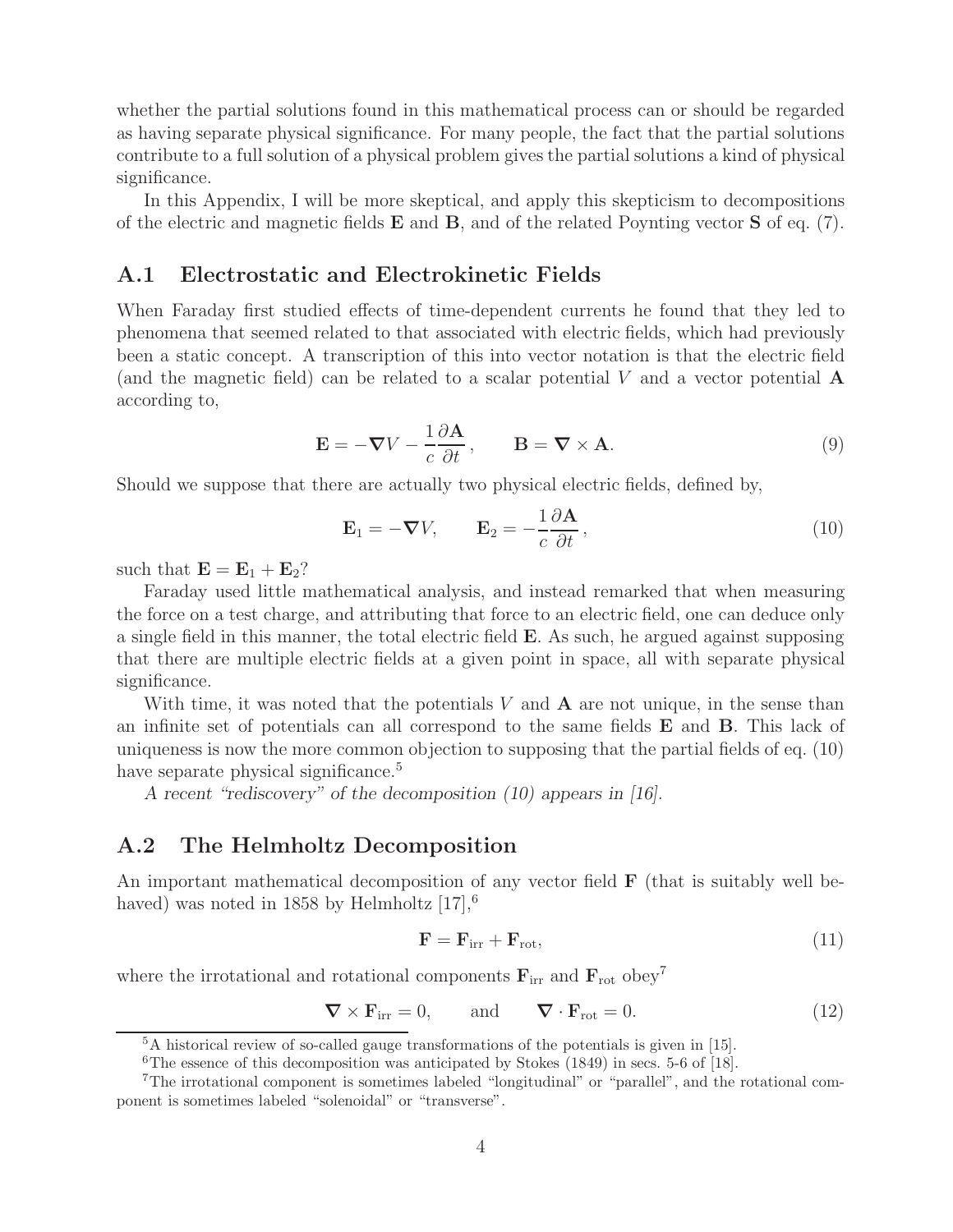In particular,

$$
\mathbf{F}_{irr}(\mathbf{r}) = -\nabla \int \frac{\nabla' \cdot \mathbf{F}(\mathbf{r}')}{4\pi R} d\text{Vol}', \quad \text{and} \quad \mathbf{F}_{rot}(\mathbf{r}) = \nabla \times \int \frac{\nabla' \times \mathbf{F}(\mathbf{r}')}{4\pi R} d\text{Vol}', \quad (13)
$$

where  $R = |\mathbf{r} - \mathbf{r}'|$ . Time does not appear in eq. (13), which indicates that the vector field **F** at some point  $\mathbf r$  (and some time t) can be reconstructed from knowledge of its vector derivatives,  $\nabla \cdot \mathbf{F}$  and  $\nabla \times \mathbf{F}$ , over all space (at the same time t). A major historical significance of the Helmholtz decomposition (11) and (13) was in showing that Maxwell's equations, which give prescriptions for the vector derivatives  $\nabla \cdot \mathbf{E}$  and  $\nabla \times \mathbf{E}$ , are mathematically sufficient to determine the field **E** (and similarly for the field **B**).

However, the partial fields  $\mathbf{F}_{irr}$  and  $\mathbf{F}_{rot}$  involve instantaneous action at a distance and should not be regarded as physically real. They are only wonderfully convenient mathematical constructs.

*As was noted in footnote 2, the decomposition of the electric field of antennas in [9] is based on that of Helmholtz'.*

#### **A.3 Decomposition into Canonical, Orbital and Spin Terms**

An interesting set of decompositions arises from considerations of charged particles as having canonical momenta and angular momenta due to their interactions with external electromagnetic fields. This permits assignment of some of the momentum and angular momentum of the electromagnetic fields to the canonical momenta and angular momenta of the charges, resulting in suggestive forms of the remaining field momentum and angular momentum [19, 20].

The field decomposition begins with the Helmholtz decomposition, which implies computations based on instantaneous knowledge throughout the Universe, such that the interpretation of the various terms in this decomposition remains problematic. However, the resulting decomposition of angular momentum suggests that one can identify a "spin" angular momentum in classical electromagnetism, which catches the fancy of many readers. Perhaps it will be no surprise that the interpretation of this classical "spin" angular momentum is ambiguous. For the author's commentary on this, see sec. 2.4.2 of [20].

#### **A.4 Cross Terms in the Decomposition of the Poynting Vector**

Decompositions of the electric and magnetic fields **E** and **B** are mathematically convenient because these fields obey linear differential equations. Any two solutions add to form another solution, and it is easy to suppose that the linear sum retains the separate significance of the two partial solutions.

However, the Poynting vector is a quadratic function of the fields, so that the Poynting vector of a sum of partial fields is not equal to the sum of the Poynting vectors of the partials fields. If we write  $\mathbf{E} = \mathbf{E}_1 + \mathbf{E}_2$  and  $\mathbf{B} = \mathbf{B}_1 + \mathbf{B}_2$ , then,

$$
\mathbf{S} = \frac{c}{4\pi} (\mathbf{E}_1 + \mathbf{E}_2) \times (\mathbf{B}_1 + \mathbf{B}_2)
$$
  
\n
$$
= \frac{c}{4\pi} \mathbf{E}_1 \times \mathbf{B}_1 + \frac{c}{4\pi} \mathbf{E}_2 \times \mathbf{B}_2 + \frac{c}{4\pi} (\mathbf{E}_1 \times \mathbf{B}_2 + \mathbf{E}_2 \times \mathbf{B}_1)
$$
  
\n
$$
\equiv \mathbf{S}_1 + \mathbf{S}_2 + \mathbf{S}_{12},
$$
\n(14)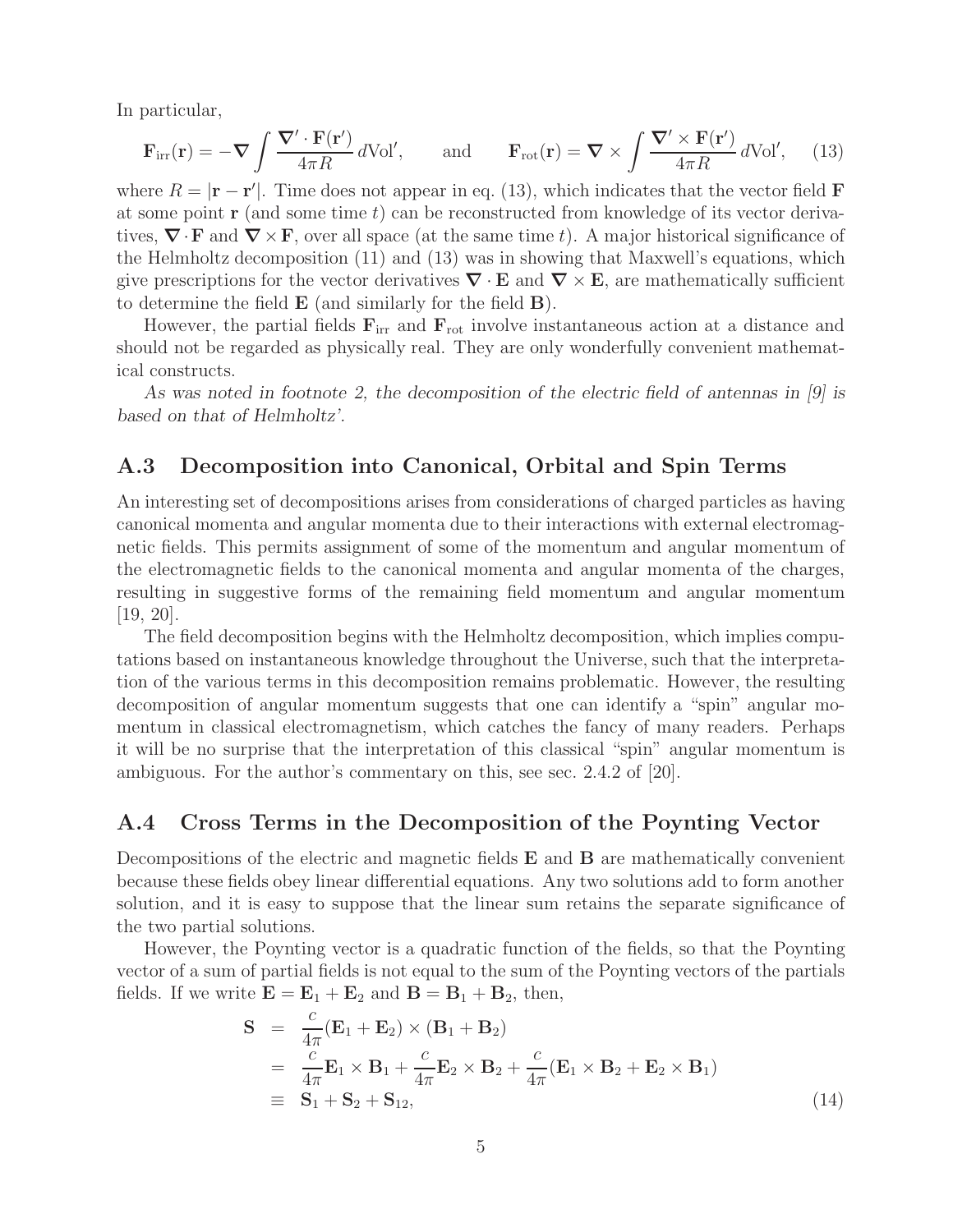where,

$$
\mathbf{S}_1 = \frac{c}{4\pi} \mathbf{E}_1 \times \mathbf{B}_1, \tag{15}
$$

$$
\mathbf{S}_1 = \frac{c}{4\pi} \mathbf{E}_2 \times \mathbf{B}_2, \tag{16}
$$

$$
\mathbf{S}_{12} = \frac{c}{4\pi} (\mathbf{E}_1 \times \mathbf{B}_2 + \mathbf{E}_2 \times \mathbf{B}_1). \tag{17}
$$

Hence, any decomposition in which both the electric and magnetic fields are represented in terms of partial fields will lead to a cross term **S**<sup>12</sup> in the Poynting vector, whose interpretation is not clear.

This issue is avoided in decompositions only of the electric field, such as those considered in secs. A.1 and A.2, whose lack of physical significance has other reasons. The decompositions considered in the remainder of this Appendix all involved partitions of both the electric and magnetic fields with various mathematical appeal, but all with lack of physical clarity when considering the Poynting vector (and other quadratic functions of the fields such as densities of energy, momentum and angular momentum).

## **A.5 Decomposition into "Radiation" and "Nonradiation" Fields**

In problems involving emission of power to "infinity" it is common to decompose the electric and magnetic fields into "radiation" and "nonradiation" fields. The "radiation" fields are computed from the derivatives of the retarded current densities, weighted by the inverse of the retarded distance from the source point to the observer.

This type of analysis was first performed in the frequency domain, as represented, for example, in [21, 22], while in the time domain the relevant decomposition is [23],

$$
\mathbf{E}(\mathbf{x},t) = \int \frac{[\rho]\,\hat{\mathbf{n}}}{R^2} \,d\mathbf{x}' + \frac{1}{c} \int \frac{([\mathbf{J}]\cdot\hat{\mathbf{n}})\hat{\mathbf{n}} + ([\mathbf{J}]\times\hat{\mathbf{n}})\times\hat{\mathbf{n}}}{R^2} \,d\mathbf{x}' + \frac{1}{c^2} \int \frac{([\mathbf{j}]\times\hat{\mathbf{n}})\times\hat{\mathbf{n}}}{R} \,d\mathbf{x}'. \tag{18}
$$

$$
\mathbf{B}(\mathbf{x},t) = \frac{1}{c} \int \frac{[\mathbf{J}] \times \hat{\mathbf{n}}}{R^2} d\mathbf{x}' + \frac{1}{c^2} \int \frac{[\dot{\mathbf{J}}] \times \hat{\mathbf{n}}}{R} d\mathbf{x}',\tag{19}
$$

where  $R = |\mathbf{R}|$  with  $\mathbf{R} = \mathbf{x} - \mathbf{x}'$ ,  $\hat{\mathbf{n}} = \mathbf{R}/R$ , and a pair of brackets, [], implies the quantity within is to be evaluated at the retarded time  $t' = t - R/c$ . The "radiation" fields are the last terms in eq.  $(18)-(19)$ .

While this decomposition appears appealing, it does not lead to crisp understanding except in the far zone, and this author does not advocate its use in problems where one is interested in characterizing the flow of energy in the near zone. Rather, it is best to consider the total Poynting vector **S**, with no attempt to decompose it into partial energy flows. For further commentary, see [12].

#### **A.6 Decomposition into Plane Electromagnetic Waves**

An appealing decomposition of general, time-dependent electromagnetic fields is into a sum of plane electromagnetic waves of the form  $e^{i(k \cdot \mathbf{x} - \omega t)}$ . This decomposition must include the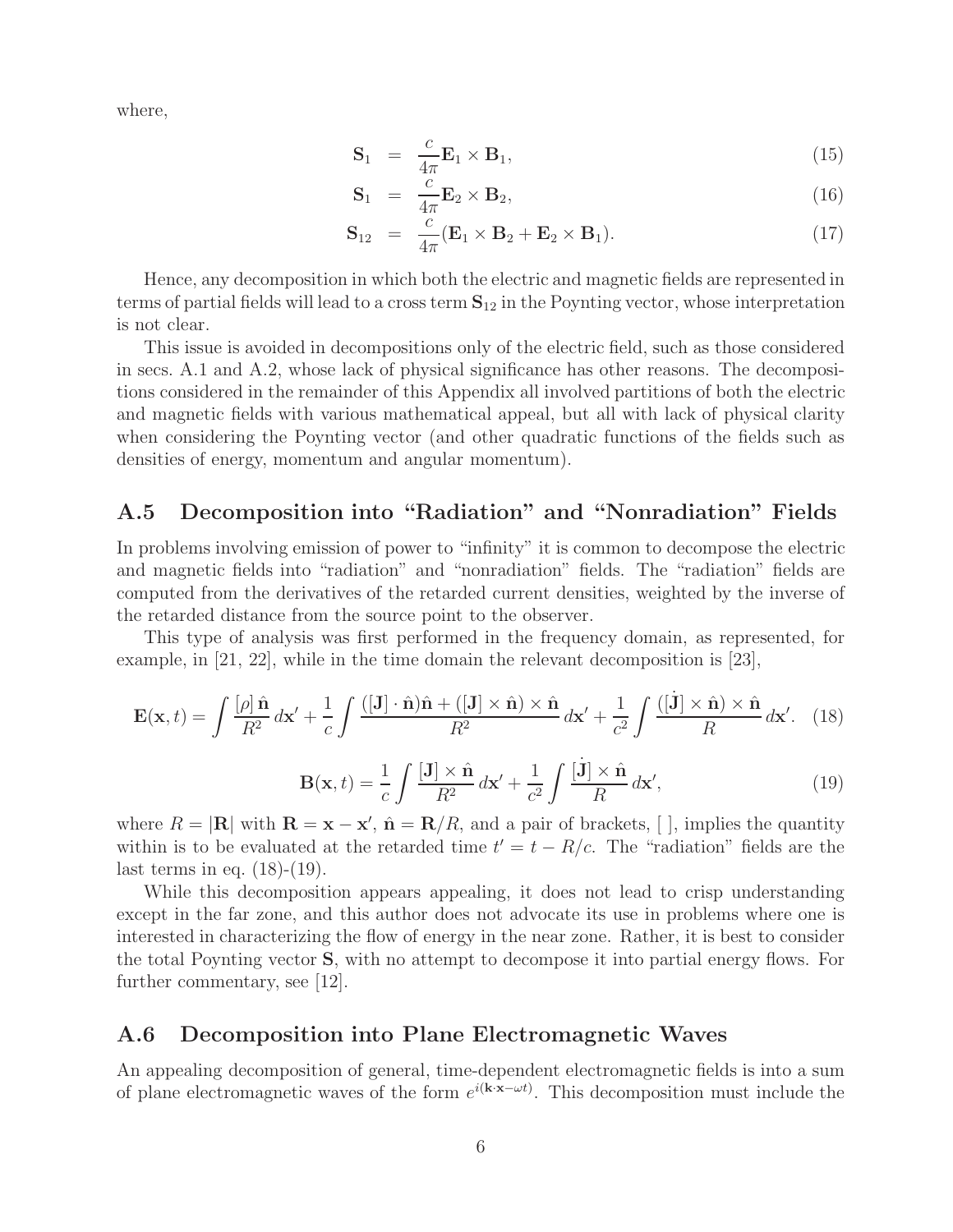possibility that the wave vector **k** is complex, which corresponds to either (well-known) attenuated waves or (less well-known) evanescent waves close to some relevant surface in the problem.

Technical details of such decompositions have been presented in [24, 25, 26].

Since plane electromagnetic waves extend over all space and all time, this type of decomposition offers little insight into what goes on in the vicinity of, say, the arms of an antenna system.

## **A.7 Decomposition into "In" and "Out" Fields**

A technique familiar from optics is the decomposition of the fields into an "in" field and an "out" field. The success of such a decomposition depends on being able to ignore cross terms between the "in" and "out" fields, which is generally valid for observers far from any matter in the problem.<sup>8</sup>

#### **A.7.1 The "In" Fields Are Those of the Voltage Source of an Antenna**

As discussed above in sec. 2.1, in the case of a linear antenna the "in" fields of the voltage source are associated with a purely radial Poynting vector, which implies that no energy of the "in" fields is incident on the conductors of the antenna. The total energy flow remains parallel to the surface of the conductors of the antenna, so the energy flow associated with the "out" fields and with the cross terms is also parallel to the surface of the conductors.

In the far zone, the pattern of the flow of energy is slightly different than that of the voltage source alone, but no insight into this small difference is obtained by considerations of the "in" and "out" fields on taking the "in" fields to be those associated with the voltage source alone.

#### **A.7.2 The "Out" Fields Are Those of a Short Segment of a Linear Antenna**

In electrostatics, an understanding of the electrical force on a surface element of a (perfect) conductor can be obtained by decomposing the field above that element into the field due to the surface charge density  $\sigma$  on that element plus the electric field due to all other charges in the problem. Namely, the electric field just above the surface is due in equal parts to the surface charge on the element itself and to the rest of the Universe, each part being  $\mathbf{E} = 2\pi\sigma \hat{\mathbf{n}}$ , where  $\hat{\mathbf{n}}$  is the unit vector normal to the surface.

This suggests that we consider a decomposition of the fields of a linear antenna into those associated with a small segment of the antenna (the "out" fields) plus those due to all other charges and currents (the "in" fields). For this, we must also decompose the magnetic field just above the surface element. A less familiar argument based on Maxwell's fourth equation and the surface current density  $\bf{K}$  tells us that the magnetic field just above the surface is

<sup>8</sup>If the observer is directly in line with the "in" wave, interference between the "in" and "out" fields cannot be ignored, which leads to phenomena such as the Arago dark spot, which astonished members of the Académie Français around 1818.

<sup>&</sup>lt;sup>9</sup>This decomposition was suggested in sec. VI of  $[7]$ , where no claim was made as to its merits towards understanding energy flow.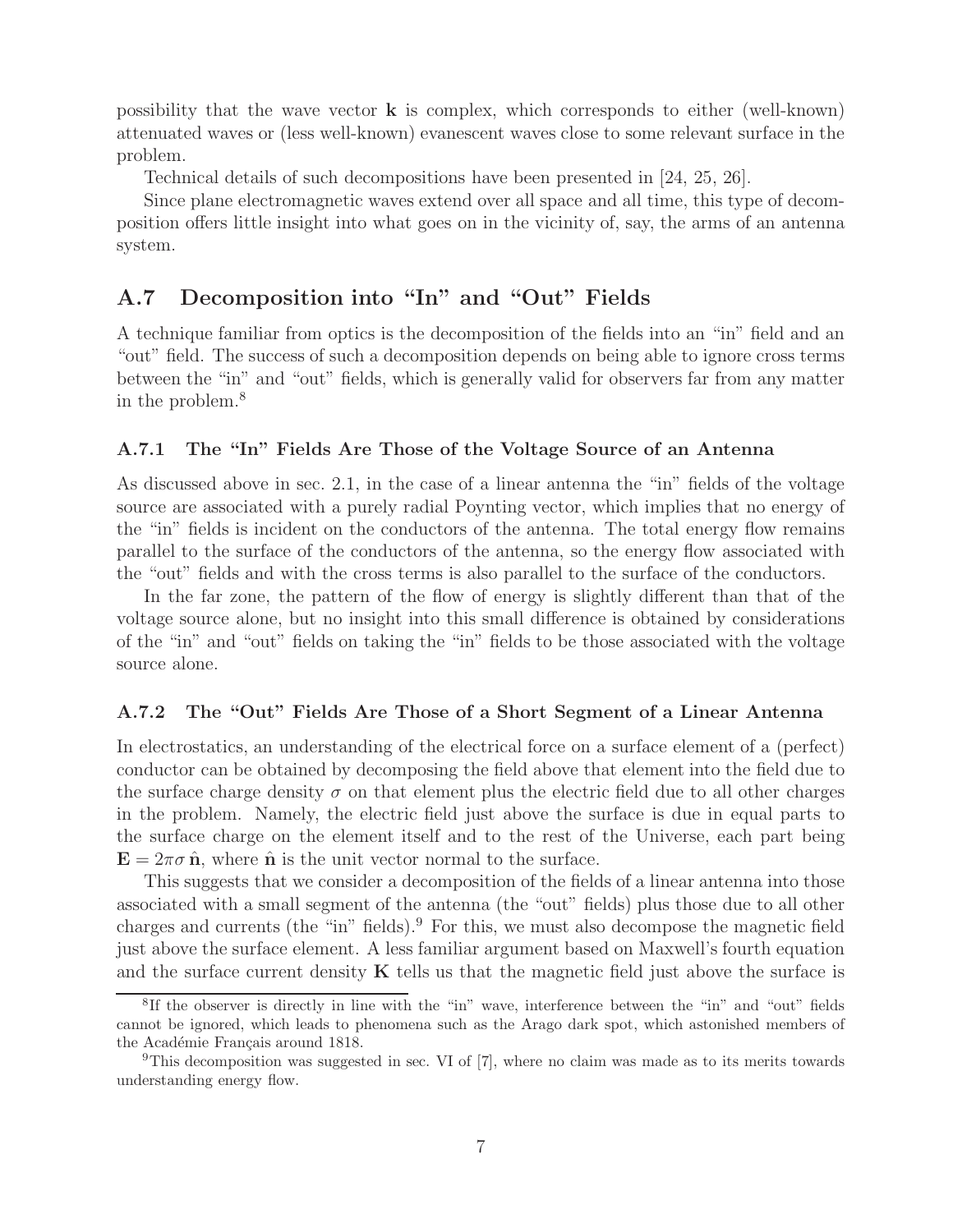due in equal parts to the surface current on the element itself and to the rest of the Universe, each part being  $2\pi \mathbf{K} \times \hat{\mathbf{n}}/c$ .

The Poynting vector **S** from this decomposition has a part due to the surface element along, a part due to the rest of the Universe, and a part due to the cross term. These partial Poynting vectors are **S**/4, **S**/4 and **S**/2, respectively, which is a rather trivial result. No partial Poynting vector has a component perpendicular to the surface of the good/perfect conductor in this decomposition.

#### **A.8 Decompositions for Fields with Arbitrary Time Dependence**

Most of the discussion in this note has tacitly assumed sinusoidal time dependence at a single angular frequency  $\omega$ . In this case, the general form of Poynting theorem,

$$
\nabla \cdot \mathbf{S} = -\frac{\partial u}{\partial t} - \mathbf{J} \cdot \mathbf{E},\tag{20}
$$

simplifies, on taking the time average, to,

$$
\nabla \cdot \langle \mathbf{S} \rangle = - \langle \mathbf{J} \cdot \mathbf{E} \rangle, \tag{21}
$$

where the time-average field energy density  $\langle u \rangle$ , with,

$$
u = \frac{E^2 + B^2}{8\pi},
$$
\n(22)

(for media with unit relative permittivity and permeability) is a constant at any point in space. A satisfying interpretation of eq. (21) is that only the current density **J** acts as a source (or sink) of the time-average flow of energy,  $\langle S \rangle$ .

For cases of more general time dependence, the term  $-\partial u/\partial t$  in eq. (20) can be thought of as a sink/source of the Poynting vector.<sup>10</sup> This suggests that we might seek decompositions of the fields and of the Poynting vector that have the effect of separating the contributions to the energy flow from the terms  $-\mathbf{J} \cdot \mathbf{E}$  and  $-\partial u/\partial t$ . However, since the various decompositions of the fields considered above have not proved to be satisfactory, it will not be surprising that no plausible decompositions have been suggested to accomplish this. See, for example, [28] for additional commentary on this case.

## **References**

- [1] K.T. McDonald, *Radiation by an AC Voltage Source* (January 9, 2005), http://kirkmcd.princeton.edu/examples/acsource.pdf
- [2] L.D. Landau and E.M. Lifshitz, *Classical Theory of Fields*, 4th ed. (Butterworth-Heinemann, 1975), http://kirkmcd.princeton.edu/examples/EM/landau\_ctf\_71.pdf

<sup>10</sup>Hertz (p. 146 of [27]) seems to have been aware of this: *In the sense of our theory we more correctly represent the phenomena by saying that fundamentally the waves which are being developed do not owe their formation solely to processes at the origin, but arise out of the conditions of the whole surrounding space, which latter, according to our theory, is the true seat of the energy.*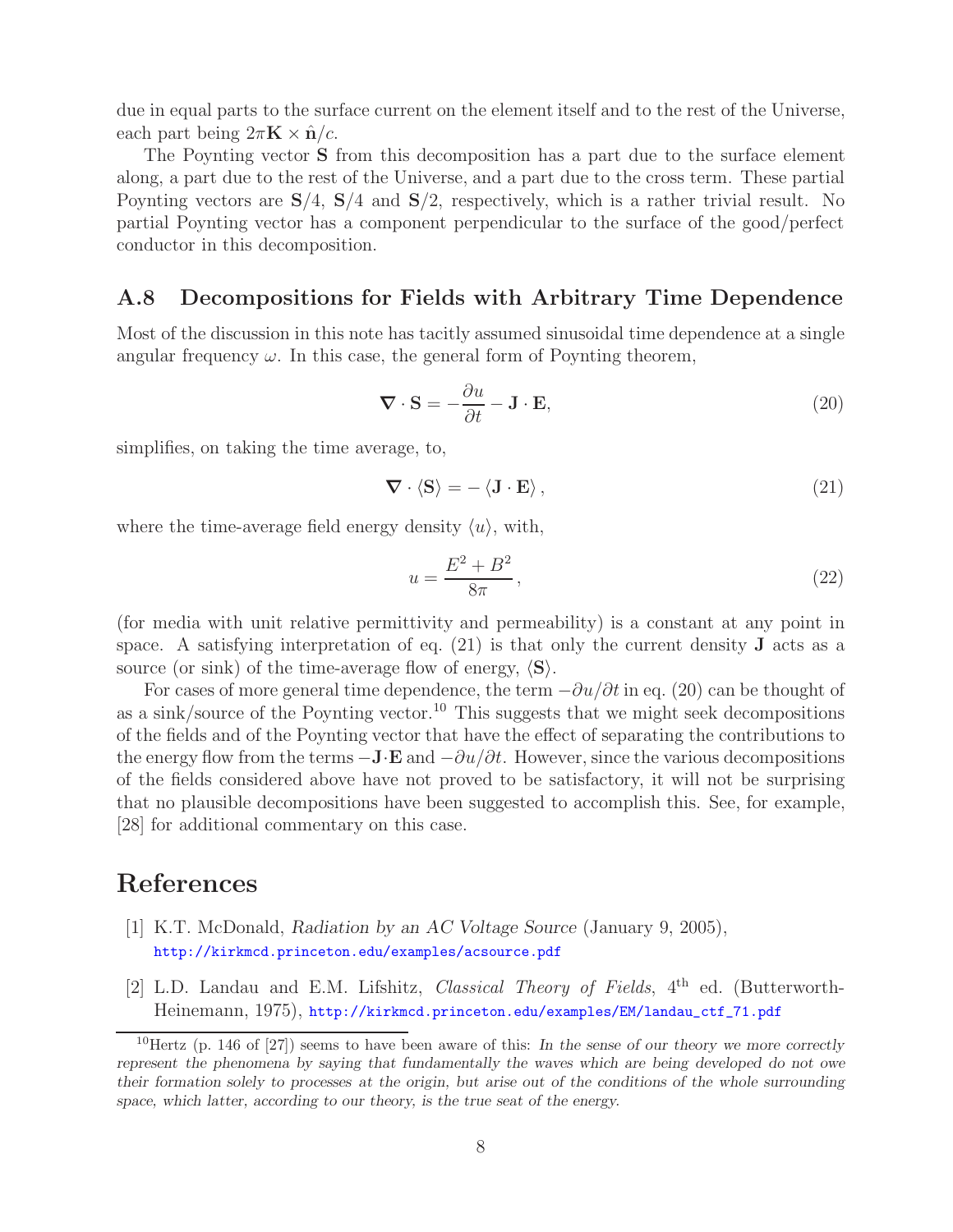- [3] K.T. McDonald, *Ph501 Lecture 16*, http://kirkmcd.princeton.edu/examples/ph501/ph501lecture16.pdf
- [4] K.T. McDonald, *Reactance of Small Antennas* (June 3, 2009), http://kirkmcd.princeton.edu/examples/cap\_antenna.pdf
- [5] H.M. Macdonald, *Electric Radiation from Conductors*, Proc. London Math. Soc. **1**, 459  $(1904)$ , http://kirkmcd.princeton.edu/examples/EM/macdonald\_plms\_1\_459\_04.pdf
- [6] J.H. Poynting, *On the Transfer of Energy in the Electromagnetic Field*, Phil. Trans. Roy. Soc. London **175**, 343 (1884), http://kirkmcd.princeton.edu/examples/EM/poynting\_ptrsl\_175\_343\_84.pdf
- [7] S.A. Schelkunoff, *Theory of Antennas of Arbitrary Shape and Size*, Proc. I.R.E. **29**, 493  $(1941)$ , http://kirkmcd.princeton.edu/examples/EM/schelkunoff\_pire\_29\_493\_41.pdf
- [8] L. Brillouin, *Propagation d'ondes électromagnétiques dans un tayau*, Rev. Gén. Elec. **40**, 227 (1936), http://kirkmcd.princeton.edu/examples/EM/brillouin\_rge\_40\_227\_36.pdf *Wave Propagation and Group Velocity* (Academic Press, 1960), Chap. VI, http://kirkmcd.princeton.edu/examples/EM/brillouin\_waves\_60.pdf
- [9] K. Macleish, *Why an Antenna Radiates*, QST (Nov. 1992), http://kirkmcd.princeton.edu/examples/EM/macleish\_qst\_nov\_92.pdf
- [10] K.T. McDonald, *The Helmholtz Decomposition and the Coulomb Gauge* (April 17, 2008), http://kirkmcd.princeton.edu/examples/helmholtz.pdf
- [11] K.T. McDonald, *Radiation in the Near Zone of a Hertzian Dipole* (April 22, 2004), http://kirkmcd.princeton.edu/examples/nearzone.pdf
- [12] K.T. McDonald, *On the Definition of Radiation by a System of Charges* (Sep. 6, 2010), http://kirkmcd.princeton.edu/examples/radiation.pdf
- [13] *IEEE Standard Definition of Terms for Antennas*, IEEE Std 145-1993 (Mar. 18, 1993), http://kirkmcd.princeton.edu/examples/EM/ieee\_standard\_145-1993.pdf
- [14] R. King, *Gap Problem in Antenna Theory*, J. Appl. Phys. **27**, 310 (1956), http://kirkmcd.princeton.edu/examples/EM/king\_jap\_27\_310\_56.pdf
- [15] J.D. Jackson and L.B. Okun, *Historical roots of gauge invariance*, Rev. Mod. Phys. **73**,  $663$   $(2001)$ , http://kirkmcd.princeton.edu/examples/EM/jackson\_rmp\_73\_663\_01.pdf
- [16] O. Jefimenko, *Causality, Electromagnetic Induction and Gravity* (Electret Scientific Company, 1992).
- [17] H. Helmholtz, *Uber Integrale der hydrodynamischen Gleichungen, welche den Wirbel- ¨ bewegungen entsprechen*, Crelles J. **55**, 25 (1858), http://kirkmcd.princeton.edu/examples/fluids/helmholtz\_jram\_55\_25\_58.pdf http://kirkmcd.princeton.edu/examples/fluids/helmholtz\_jram\_55\_25\_58\_english.pdf